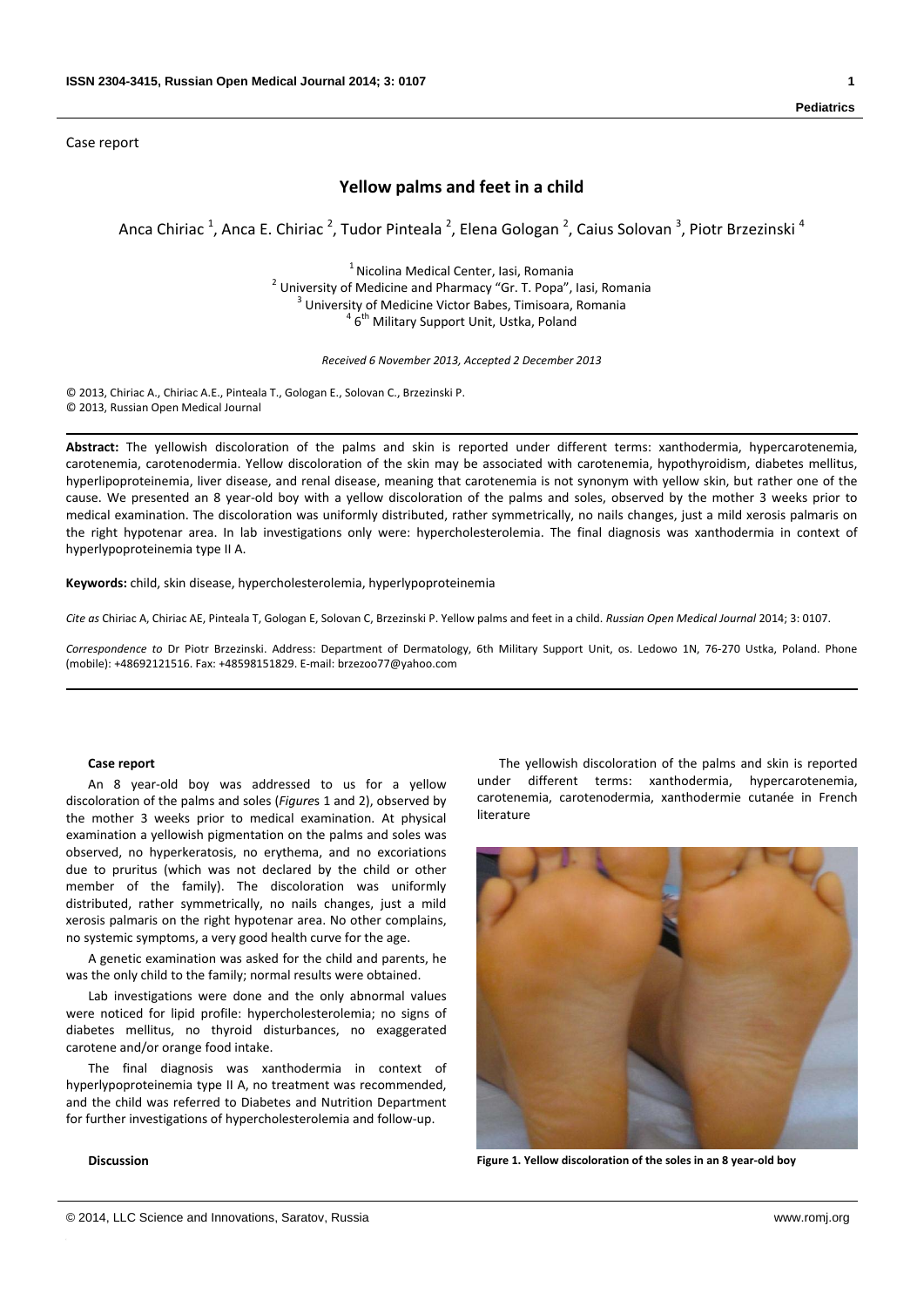### **Table 1. Childhood hyperlipoproteinemia**

|                           | Type                     |            |            |           |            |                              |
|---------------------------|--------------------------|------------|------------|-----------|------------|------------------------------|
|                           |                          | <b>IIA</b> | <b>IIB</b> | III       | IV         | v                            |
| Origin                    | exogene                  |            |            |           | endogene   | exogene                      |
| Age of onset              | childhood                | childhood  | adult      | adult     | adult      | adult                        |
| Familiary character       | present                  |            |            |           |            | present                      |
| Transmission              | autosomal recesive       |            |            |           |            | autosomal recesive           |
| Tryglycerides             | $^{+++}$                 | normal     | $\ddot{}$  | $^{++}$   | $^{++}$    | $^{+++}$                     |
| Cholesterol               |                          | $^{++}$    | $\ddot{}$  | $\ddot{}$ | normal     |                              |
| <b>HDLC</b>               |                          | normal     | low        |           |            | low                          |
| <b>LDLC</b>               |                          | $^{+++}$   | $\ddot{}$  | low       | normal     |                              |
| <b>VLDLC</b>              |                          |            |            | $^{++}$   | $^{+++}$   | $\ddot{}$                    |
| Chilomicrons              | $\ddot{}$                |            |            |           |            |                              |
| Tryglycerides/cholesterol | >2.5                     |            |            |           |            | elevated                     |
| Serum                     | clear with a creamy ring | clear      | turbid     | turbid    | lactescent | lactescent with a cremy ring |
| Xantomas                  | $^{++}$                  | $\ddot{}$  |            | $^{+++}$  |            | $\ddot{}$                    |
| Hepatosplenomegaly        | $\ddot{}$                |            |            |           |            |                              |
| Retinian lypemia          | $\ddot{}$                |            |            |           |            | $\pm$                        |
| Pancreatitis risk         | $\ddot{}$                |            |            |           |            | $\ddot{}$                    |
| Xantelasma                |                          | $+$        |            |           |            |                              |
| Ateromatosis              |                          | $^{+++}$   | $^{+++}$   | $^{++}$   |            |                              |
| Gerontoxon                |                          |            | $\ddot{}$  |           |            |                              |
| Metabolic syndrome        |                          |            | $^{+++}$   |           |            |                              |
| Wavy character            |                          |            | $^{++}$    |           | $^{++}$    | $\ddot{}$                    |

VLDLc, very low density lipoprotein cholesterol.



**Figure 2. Yellow discoloration and hyperkeratosis of the palms in an 8 year‐old boy**

The first description appeared in 1925 in anglo‐saxon publications while French Labbé in 1914 proposed the terminology of cutaneous xanthodermia [1]. Labbé' s definition of xanthodermia was: discoloration of type golden yellow of the palms and soles in individuals suffering from severe diabetes mellitus and terminal stages of casexia, but also a manifestation observed in normal persons without any medical explanation. He thought, at that time, that the presence in the blood of a pigment: lipochrome (an equivalent of caroten) could explain the yellow aspect of the skin.

Even the term carotenodermia has its origin in Greek language: karôton means carotene and haïma blood. Hypercarotenemia signifies the presence in large quantity of carotene in the blood and carotenodermia high levels in the skin. Today the term xanthodermia/xanthoderma is more often used.

Yellow discoloration of the skin may be associated with carotenemia, hypothyroidism, diabetes mellitus, hyperlipoproteinemia, liver disease, and renal disease, meaning that carotenemia is not synonym with yellow skin, but rather one of the cause [2, 3].

Yellow palms and soles are associated with:

Excessive food intake of carotene (especially from carrots, squash, sweet potatoes, oranges and spinach) is followed by the deposition of pigment in the tissues and the characteristic color. This is most seen in babies with too much carrot in alimentation (especially juice).

Columbia University's Health Services department point out that an intake of over 20 mg of beta carotene, is enough to set off hypercarotenemia [4].

Hypercarotenemia can sometimes be an indicator of anorexia nervosa [4].

- Diabetes mellitus is well known today to cause yellow discoloration of the palms and soles [2, 5].
- Childhood hyperlipoproteinemia (*Table* 1);
- The various phenols, quinoline, diphenyls found in many hair lotions are photoactivated, and condensed to form polynuclear quinonoid compounds which are often colored and can induce transitory yellow coloration of the palms [6];
- The explosive trinitrotoluene (TNT) when it was handled for hours, by workers during the World War I, induced yellow skin over the palms; the women at those times were called "Canary Girls"‐‐due to "nitro groups" within the TNT that reacted with melanin in the workers' skin (2008 paper in the Chemical Educator Journal);
- Sorafenib‐Sunitinib are two drugs with known adverse reaction of yellow skin discoloration [4];
- Myxedema also can be associated with yellow skin and but not limited to the palms and soles [7];